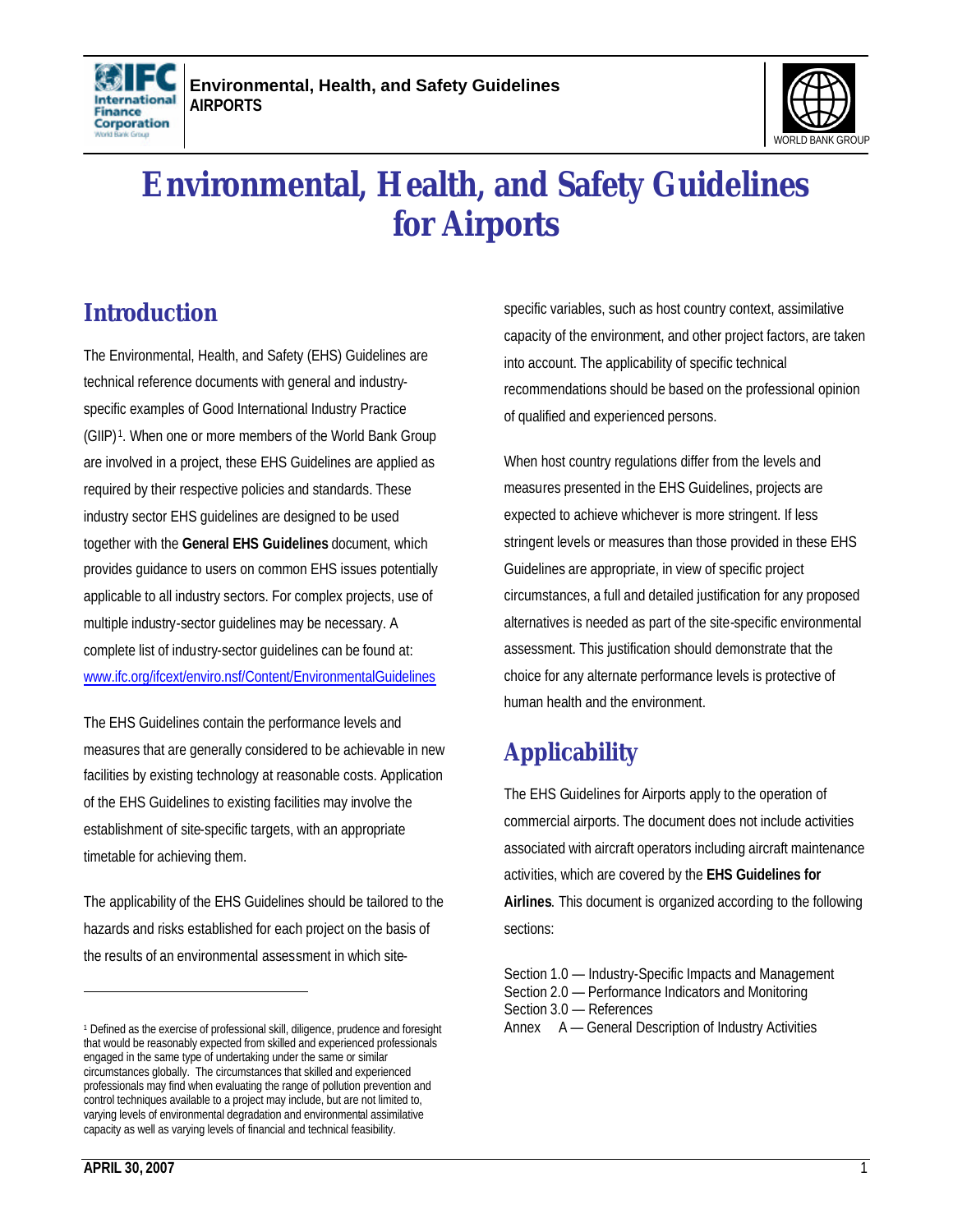



## **1.0 Industry-Specific Impacts and Management**

The following section provides a summary of EHS issues associated with airports which occur during the operational phase, along with recommendations for their management. These recommendations should be applied while taking into account the overriding priority for the safety of aircraft. Recommendations for the management of EHS issues common to most large industrial facilities during the construction and decommissioning phases are provided in the **General EHS Guidelines**.

### **1.1 Environmental**

Environmental issues associated with airport operations include:

- Noise and vibrations
- Stormwater and wastewater
- Hazardous materials management
- Solid waste
- Air emissions
- Energy and water consumption

#### **Noise and vibrations**

The most significant sources of noise and vibrations from airport operations are aircraft during the landing and takeoff (LTO) cycles, followed by a variety of ground operations equipment including aircraft taxiing; operation of ground support vehicles (e.g. passenger buses, mobile lounges, fuel trucks, aircraft tugs, aircraft and baggage tractors, and dolly carts); aircraft auxiliary power units (APUs); and aircraft engine testing activities in airports with aircraft maintenance activities. Other indirect sources of noise include ground vehicle traffic from access roads leading to the airport.

Measures for the prevention, minimization, or control of noise and vibration impacts depend on land-use planning and management activities, which may be the primary responsibility of local authorities, or the type and age of flight equipment used by the airlines.<sup>2</sup> Recommended noise management practices include:

- Planning of site for airport location (new developments and expansion of existing facilities), and orientation of routes for arriving and departing aircraft relative to actual and projected residential development and other noise sensitive receptors in the surrounding area. This may include coordination with local authorities with influence over landuse planning and overall transportation planning activities; $3$
- In areas where significant impacts are anticipated, implementation of preferred procedures and routes for landing and take off (LTO) to minimize potential noise from approaching and departing aircraft for noise-sensitive areas.<sup>4</sup> These procedures may include instructions on the use of descent profiles or "noise preferential" routes (NPRs), such as the "continuous descent approach" to avoid noise-sensitive areas, the use of "Low Power / Low Drag" (LPLD) procedure to fly the aircraft in a 'clean' condition (e.g. no flap or wheels deployed) as long as possible to minimize airframe noise, and instructions on minimizing reverse thrust on landing. An alternative approach may include the dispersion of noise through

1

<sup>&</sup>lt;sup>2</sup> Noise management activities should be based on the International Civil Aviation Organization (ICAO), Resolution A33/7, Balanced Approach to Aircraft Noise Management. The balanced approach identifies the noise problem at the airport and analyzes measures available to reduce noise based on four principal elements: reduction at source (quieter aircraft); land-use planning and management; noise abatement operations procedures; and operating restrictions (e.g. operating restrictions and noise charge).

<sup>&</sup>lt;sup>3</sup> Additional information is provided in ICAO, Airport Planning Manual, Part 2 -Land Use and Environmental Control.

<sup>4</sup> Procedures and routes are published in the Aeronautical Information Publication (AIP) of the airport and are mandatory for operating airlines. They may be used to avoid noise-sensitive areas within the limits of aircraft operational safety regulations and should be developed in consultation with local authorities and operating airlines.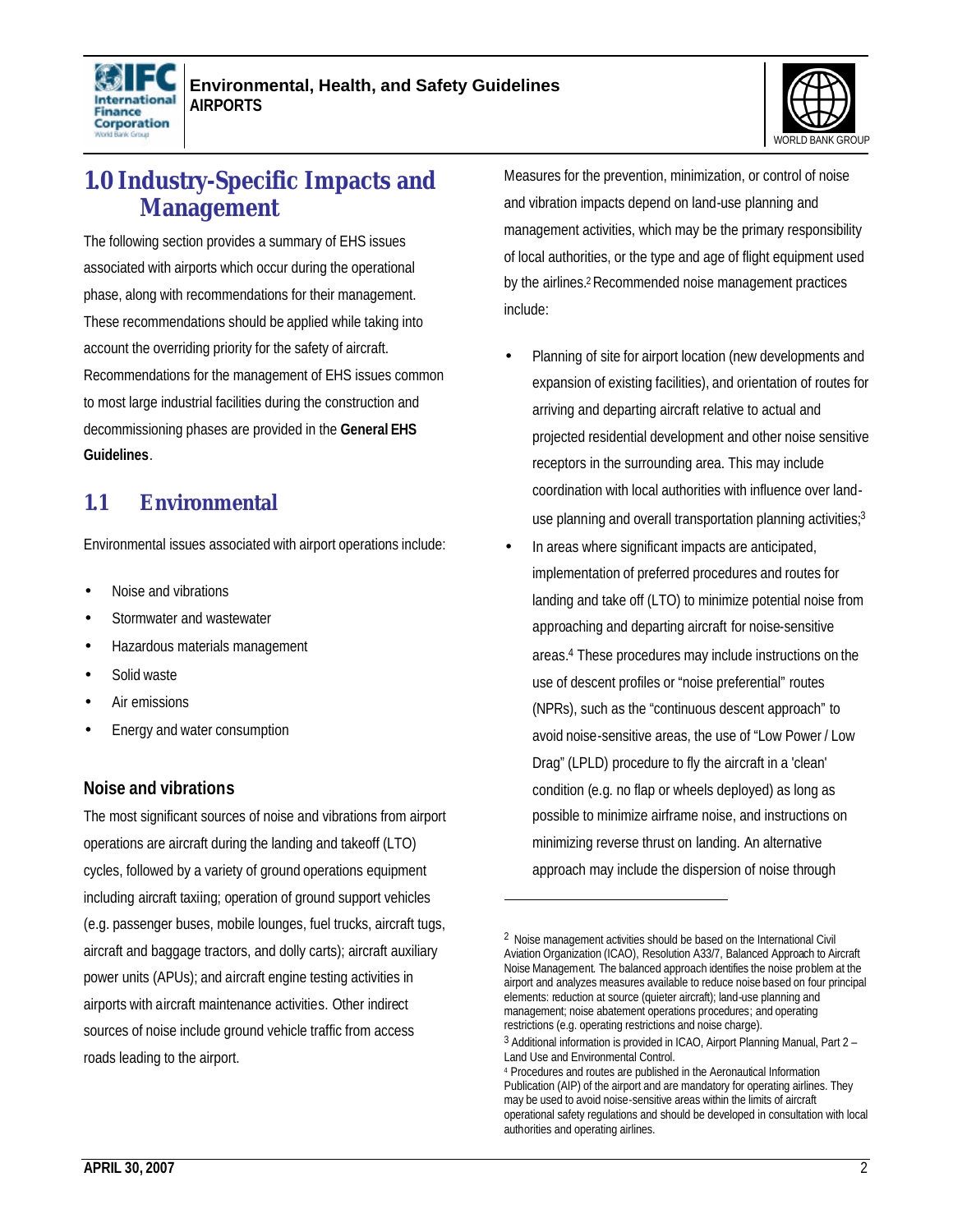



equal use of multiple flight tracks as opposed to a preferential flight track;

- Use of nighttime or other operating restrictions;<sup>5</sup>
- If necessary, working with local authorities to identify and implement noise prevention and control strategies in noise abatement zones (e.g. sound insulation of buildings that are exposed to aircraft noise above levels stipulated by local authorities or limitations on nighttime operation of certain landing routes);
- Reducing noise of ground operations at the source or through the use of sound barriers and deflectors, as described in the **General EHS Guidelines**;
- Provision of power supply to the aircraft to reduce or eliminate the need for use of APUs.

#### **Air Emissions**

The main sources of airport air emissions include combustion exhaust from aircraft during landing and takeoff and ground operation, from ground service vehicles, vapors from fuel storage and handling, and emissions from local ground transportation activities servicing the airport. Other sources of emissions may include fuel combustion during fire training activities, combustion emissions from on-site electricity and heat generation systems, and emissions from solid waste incineration activities.

Recommendations to prevent, minimize, and control air emissions from ground services and aircraft ground movements include:

- Optimizing ground service infrastructure to reduce aircraft and ground vehicle movements on taxiways and idling at the gate;
- Improving ground service vehicle fleets as described in the **General EHS Guidelines**;
- Minimizing fugitive air emissions from jet kerosene and other fuel storage and handling activities, as presented in the **General EHS Guidelines**;
- In airports operating in degraded airsheds, supplying electrical power and preconditioned air through groundbased equipment to minimize the use of aircraft APUs;
- Operating on-site small combustion plants within the applicable performance levels described in the **General EHS Guidelines**; 6
- In fire-fighting drills, selecting cleaner fuels such as liquefied petroleum gas, avoiding the use of waste oil or jet fuel (jet kerosene) where possible, and selecting firefighting drill locations and atmospheric conditions that best avoid short-term impacts to the air quality of nearby populated areas;
- Incineration of wastes should only be conducted in permitted facilities operating under internationally recognized standards for pollution prevention and control;<sup>7</sup>

#### **Stormwater and Wastewater**

 $\overline{a}$ 

Effluents from airport operations mainly consist of stormwater runoff from paved surfaces and sanitary wastewater from public and employee services and from airplanes. Stormwater runoff may include pollutants associated with leaks and spills of oil, diesel, and jet fuels during operation and maintenance of ground service vehicles, and fuel storage and handling activities.

l

<sup>&</sup>lt;sup>5</sup> Operating restrictions should be applied as a last resort and only after consultation and approval by the local authorities. As noted in the ICAO Assembly Resolutions, in force as of 8 October 2004, the use of operating restrictions on existing aircraft may not be financially feasible or cost-effective and aircraft noise standards and certification presented in ICAO Annex 16 to the Convention on Civil Aviation, Volume I—Aircraft Noise is not intended to introduce operating restrictions.

<sup>6</sup> The **General EHS Guidelines** provide emissions guideline values for combustion facilities with a capacity equal or smaller than 50 Megawatt thermal (MWth).

<sup>&</sup>lt;sup>7</sup> Examples of key environmental issues associated with incinerations facilities are available in the **EHS Guidelines for Waste Management Facilities**.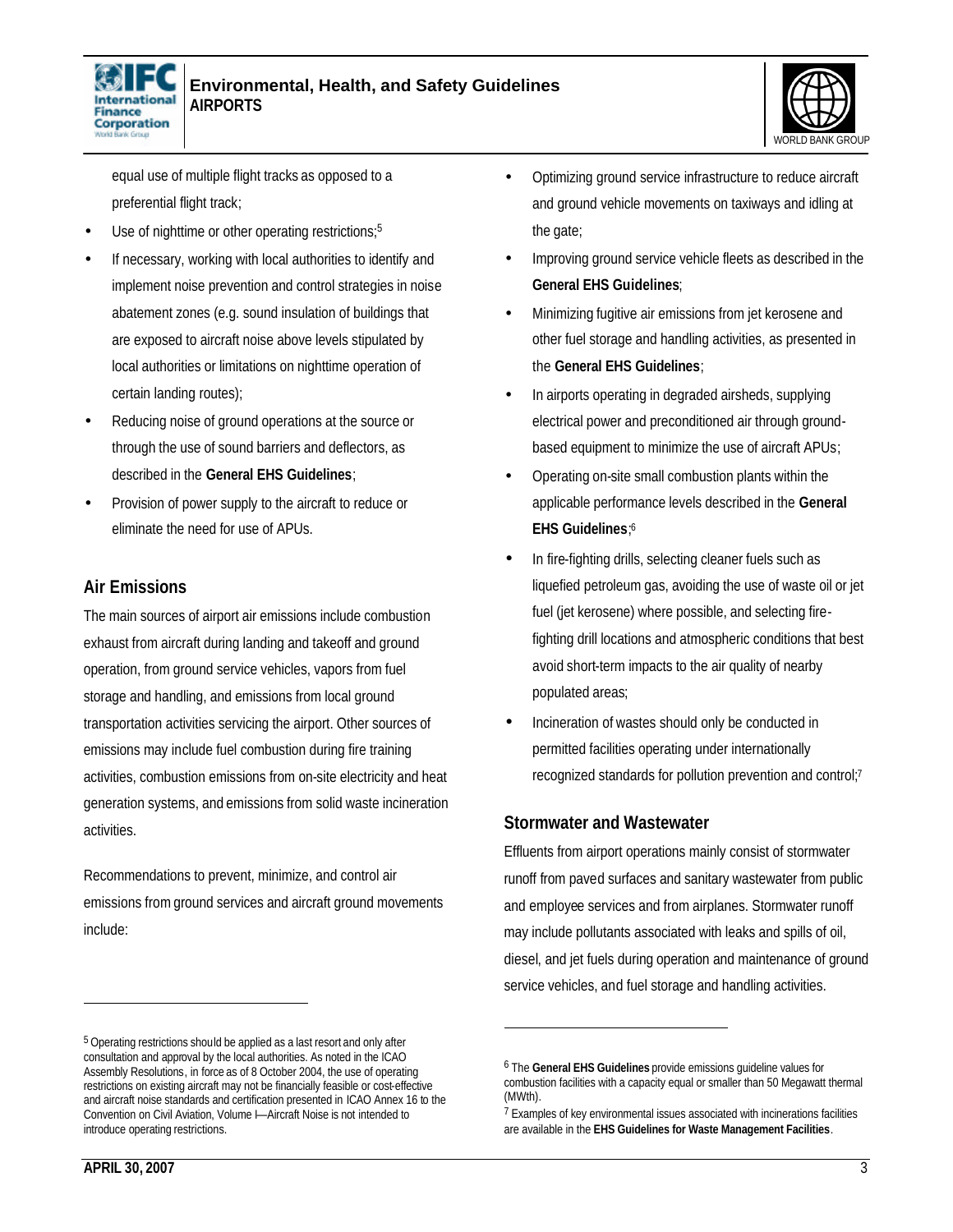



In cold climates, airport stormwater runoff may include aircraft de-icing / anti-icing fluids (ADF), typically containing ethylene or propylene glycol, as well as runway and taxiway de-icing / antiicing fluids typically containing potassium acetate, sodium acetate, calcium magnesium acetate, or mixtures of urea and water.<sup>8</sup> While these chemicals are biodegradable, their direct discharge into surface waters through the stormwater drainage network can negatively impact on aquatic environments through an increase in oxygen demand as well as eutrofication caused by nutrients from de-icing chemicals (e.g. nitrogen from urea and phosphorus from glycol).

Recommended strategies for the prevention and control of impacts associated with stormwater and wastewater include:

- Diverting and treating stormwater drainage from areas of potentially frequent leaks and spills of chemicals and fuels through use of an oil / water separator prior to discharge to surface water bodies. Examples of areas where this type of runoff treatment is applicable include fuel and chemical storage, transport and dispensing facilities, fire training areas, airplane maintenance hangars, and ground service vehicle maintenance facilities;
- Collection systems for aircraft and airport facility sanitary sewage should be provided. Collected sanitary wastewater effluents should be managed according to the recommendations for wastewater management in the **General EHS Guidelines**;
- Monitoring of effluents prior to discharge to surface water bodies;
- In cold climates, runoff of aircraft ADF should be prevented and controlled by:
- o Limiting aircraft deicing to small areas such as graded deicing pads, designed to facilitate the collection and recycling of ADF<sup>9</sup>
- o Increasing the storage of multi-strength glycol solutions to allow blending according to ambient temperatures, and avoiding the use of maximum glycol concentrations designed for the coldest expected weather under all weather conditions
- o Use of ice detection systems such as ultrasonic devices to detect ice thickness, or computerized spraying systems that can accurately and selectively apply ADF on airplane surfaces
- In cold climates, runoff airfield (runways and aprons) antiicing and de-icing fluids should be managed by:
	- Primary use of mechanical de-icing methods such as sweepers and plows complemented by chemical means. Pretreating pavement surfaces with such means prior to the onset of ice to allow for easy removal
	- o Substituting urea or glycol deicers with less toxic, more biodegradable, and lower biochemical oxygen demand (BOD) alternatives, such as potassium acetate, sodium acetate, sodium formate, potassium formate, or calcium magnesium acetate;
	- o Following manufacturers' recommended application rates and avoiding application of glycol-based deicers near storm drains that lead directly to surface water bodies;
	- o Providing a stormwater management system to collect and treat surface runoff containing aircraft and airfield anti-icing and de-icing fluids, including water originating from heaps of snow cleared from aprons

<u>.</u>

<sup>&</sup>lt;sup>8</sup> Further information and recommendations for the management of aircraft and runway deicing and anti-icing chemicals are provided in EPA (2002)

<sup>&</sup>lt;sup>9</sup> Glycol recycling requires specialized filtration and distillation equipment.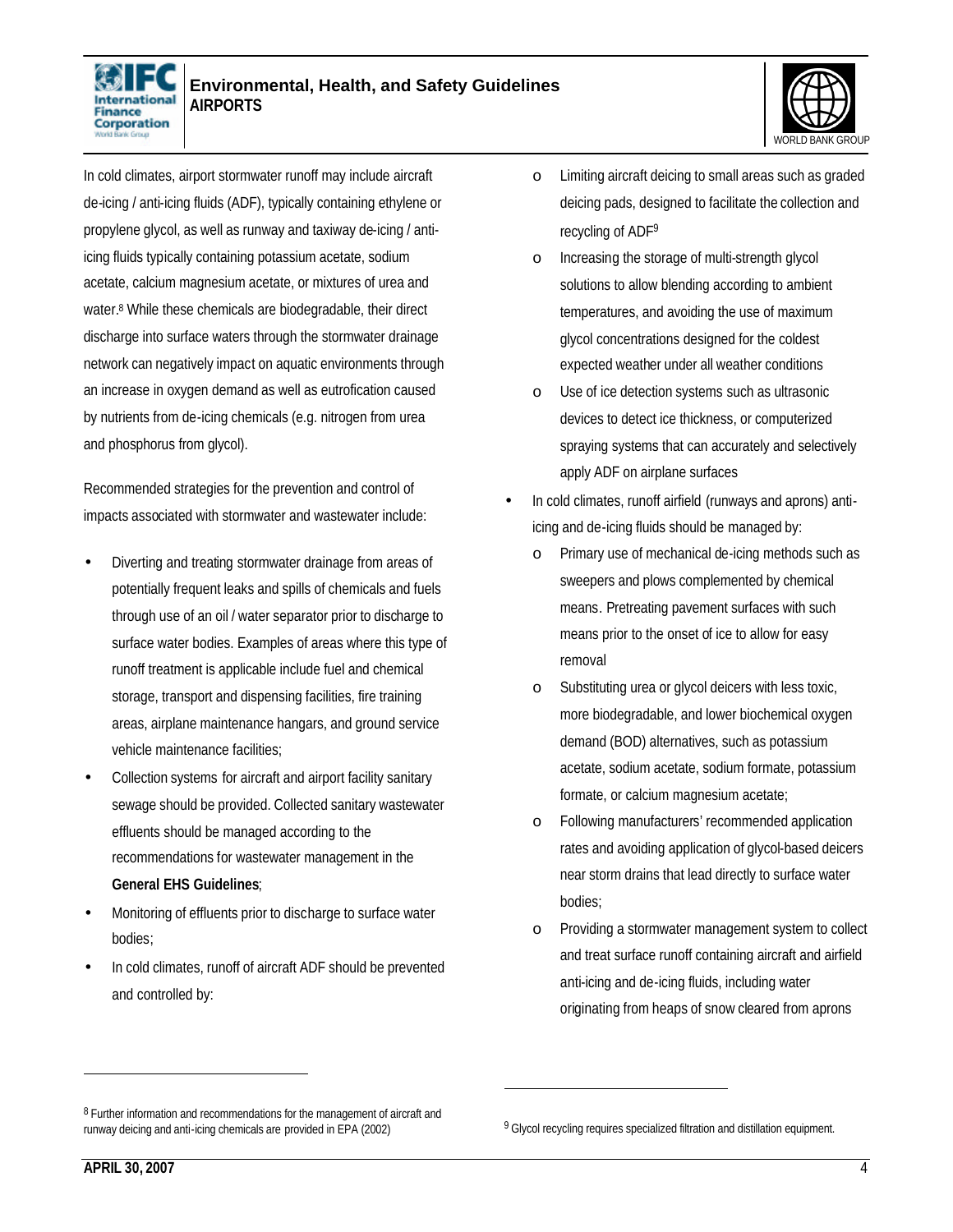



and runways.<sup>10</sup> Examples of effective treatment systems include discharge into centralized sanitary wastewater treatment systems (if allowed by the local wastewater treatment plant operator) or use of detention basins or constructed wetlands to reduce the oxygen demand and suspended solids of the runoff prior to discharge to surface water;

- o If centralized collection and treatment of stormwater runoff is not feasible, use of vacuum sweeper trucks to recover anti-icing and de-icing fluids for transport to appropriate treatment locations should be considered.
- Additional stormwater and wastewater management recommendations are described in the **General EHS Guidelines**.

#### **Hazardous Materials Management**

Airport operations may include the storage and handling of fuels (e.g. jet fuel, diesel, and gasoline) primarily associated with aircraft fueling activities as well as with ground support vehicles. Fuels may be stored in aboveground or underground storage tanks and conveyed to dispensing locations via aboveground or underground piping systems that may be subject to accidental releases during transfer or leaks due to tank and piping containment failure (e.g. corrosion of steel components or faulty construction and installation). Fueling in smaller airports may be conducted through the use of fueling tanker trucks. The use of liquid combustible materials and fire suppression foams and powders in fire fighting drills also may result in releases to soil and water resources.

Hazardous materials should be managed to prevent accidental releases, fire, or explosions, as described in the **General EHS Guidelines**. Operators should develop spill prevention and

control plans, and emergency preparedness and response plans for airports that are specific to the nature of the operations. Operators should include environmental impacts, mitigation, and monitoring as part of contractual arrangements with third parties such as fuel handlers and ground service companies. Fire training should take place on impermeable surfaces surrounded by a retaining dyke to prevent foam and powder or other environmentally hazardous fire extinguishing agents or polluted fire water from entering the stormwater system. Water containing fire extinguishing agents and non-combusted flammable materials should be treated prior to discharge to surface water.

#### **Waste Management**

Depending on the number of passengers handled and the services provided, commercial airports may generate solid, nonhazardous, waste food from food establishments, packaging materials from retail facilities, and paper, newspaper, and a variety of disposable food containers from offices and common passenger areas. Commercial airports may also receive solid waste from arriving aircraft which may consist of food waste, disposable food containers, and paper / newspaper materials. Food waste from international flights is considered a potentially infectious material by some national jurisdictions. Some airlines may also dispose of pillows following the completion of every flight. Airport operations may also generate liquid or solid hazardous wastes such as used lubricating oils and solvents from aircraft and ground service vehicle maintenance. Recommended waste management strategies include:

• Instituting a solid waste recycling program, depending on the existence of local facilities, that should involve placing labeled waste containers in passenger terminals for metals, glass, paper, and plastics. Food establishments should segregate compostable and other food waste for recycling as agricultural fertilizer and animal feed;

<sup>10</sup> Stormwater management activities should consider potential contamination to soil and groundwater from stormwater that may escape the drainage system and instead infiltrate into the ground adjacent to aprons, taxiways and runways.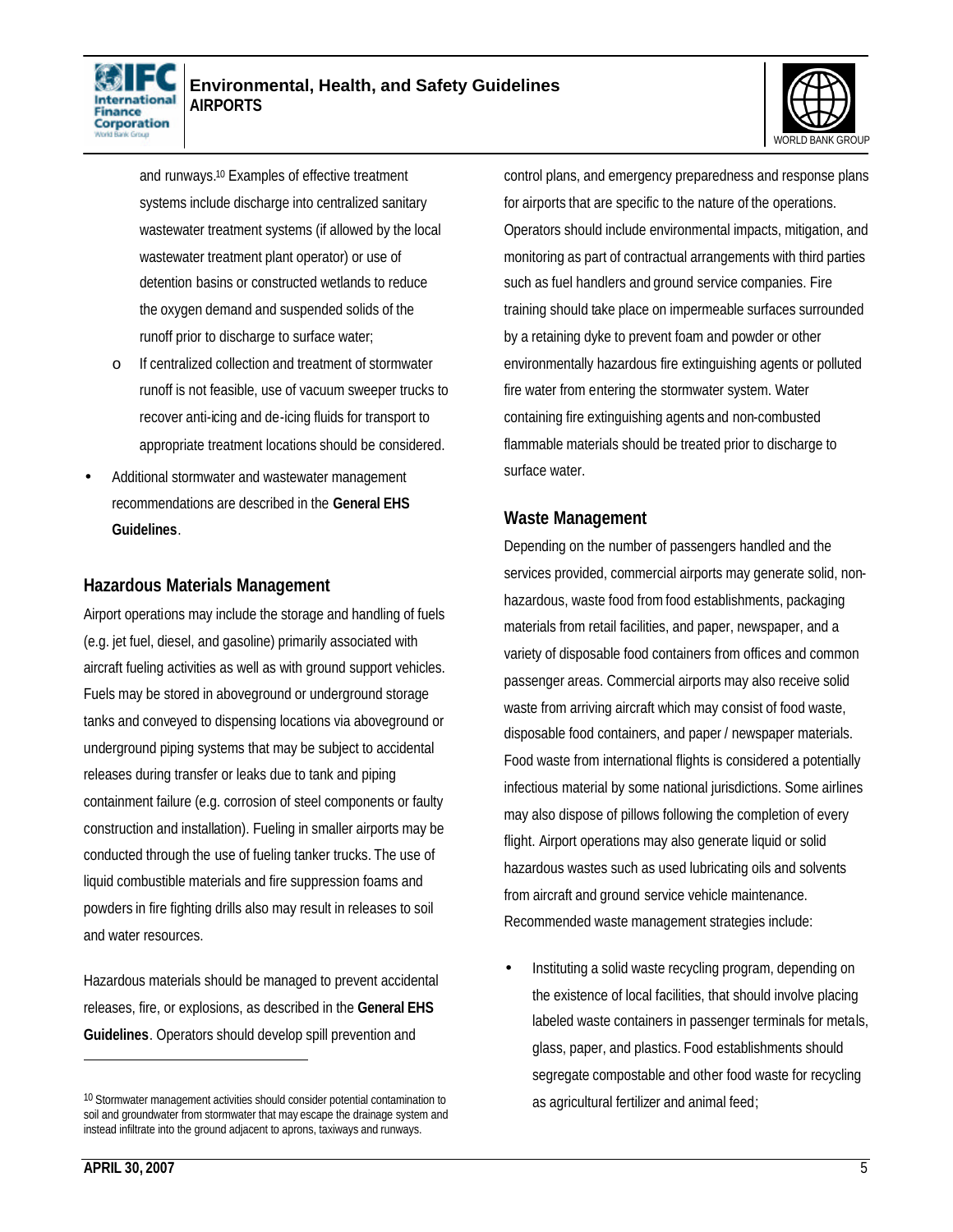



- Airline operators and airplane cleaning contractors should be encouraged to segregate waste in the airplane by separating the collection of newspapers / papers, plastic, metallic containers, and used pillows. Used pillows should be recycled in furniture manufacturing or as insulation;
- Food catering waste from aircraft should be managed according to applicable local regulations intended to protect human and animal health.<sup>11</sup> Possible local requirements may include rendering, incineration, or landfilling of food catering waste and mixed waste containing catering waste;
- On-site generation and storage of hazardous wastes and their subsequent treatment and disposal should be managed according to the recommendations provided in the **General EHS Guidelines**.

#### **Energy and Water Consumption**

Commercial airports may consume significant levels of energy for space cooling and heating in terminals, external and internal lighting systems, and the operation of luggage conveyance systems. Water consumption may depend on the types of passenger and airplane maintenance services offered and may include the operation of sanitary facilities for large numbers of transiting passengers or cleaning activities in general. Recommended strategies and methods for energy and water conservation are presented in the **General EHS Guidelines.**

## **1.2 Occupational Health and Safety**

Occupational health and safety issues associated with airport operation primarily include the following:

• Noise

l

Physical hazards

• Chemical hazards

Guidance on the prevention and control of general physical, chemical, biological, and radiological hazards is also presented in the **General EHS Guidelines.** Occupational safety issues should be included in an airport-wide comprehensive safety management system that incorporates other applicable aspects of airport safety.<sup>12</sup> Occupational health and safety management strategies applicable to airport operators depend on the employment relationship with potentially affected workers, many of whom may be employed by airlines or ground services providers. Consequently, the following recommendations may only be implementable through contractual arrangements or collaboration with third parties.

#### **Noise**

Airport ground service personnel may be potentially exposed to extremely high levels of noise from taxiing aircraft, the operation of aircraft auxiliary power units (APUs), and ground service vehicles. As most of these noise sources cannot be prevented, control measures should include the use of personal hearing protection by exposed personnel and implementation of work rotation programs to reduce cumulative exposure. Additional recommendations on the management of occupational noise are provided in the **General EHS Guidelines.**

#### **Physical Hazards**

l

Airport ground service personnel may be exposed to a variety of physical hazards depending on the specific worker function. The most significant occupational hazards may include strains due to carrying of heavy loads, repetitive motions from luggage and cargo handling activities / aircraft service operations; collisions with moving ground service vehicles or cargo, or

<sup>&</sup>lt;sup>11</sup> Countries have specific regulatory requirements for the disposal of food catering waste originating from international flights. The objective of most of these regulations is to prevent the spread of communicable diseases across borders.

<sup>&</sup>lt;sup>12</sup> Additional information on the organization and implementation of a Safety Management System is presented in the ICAO Accident Prevention Programme (ICAO 2005). Accident prevention strategies specifically applicable to airports management is presented in Chapter 19 of the ICAO document.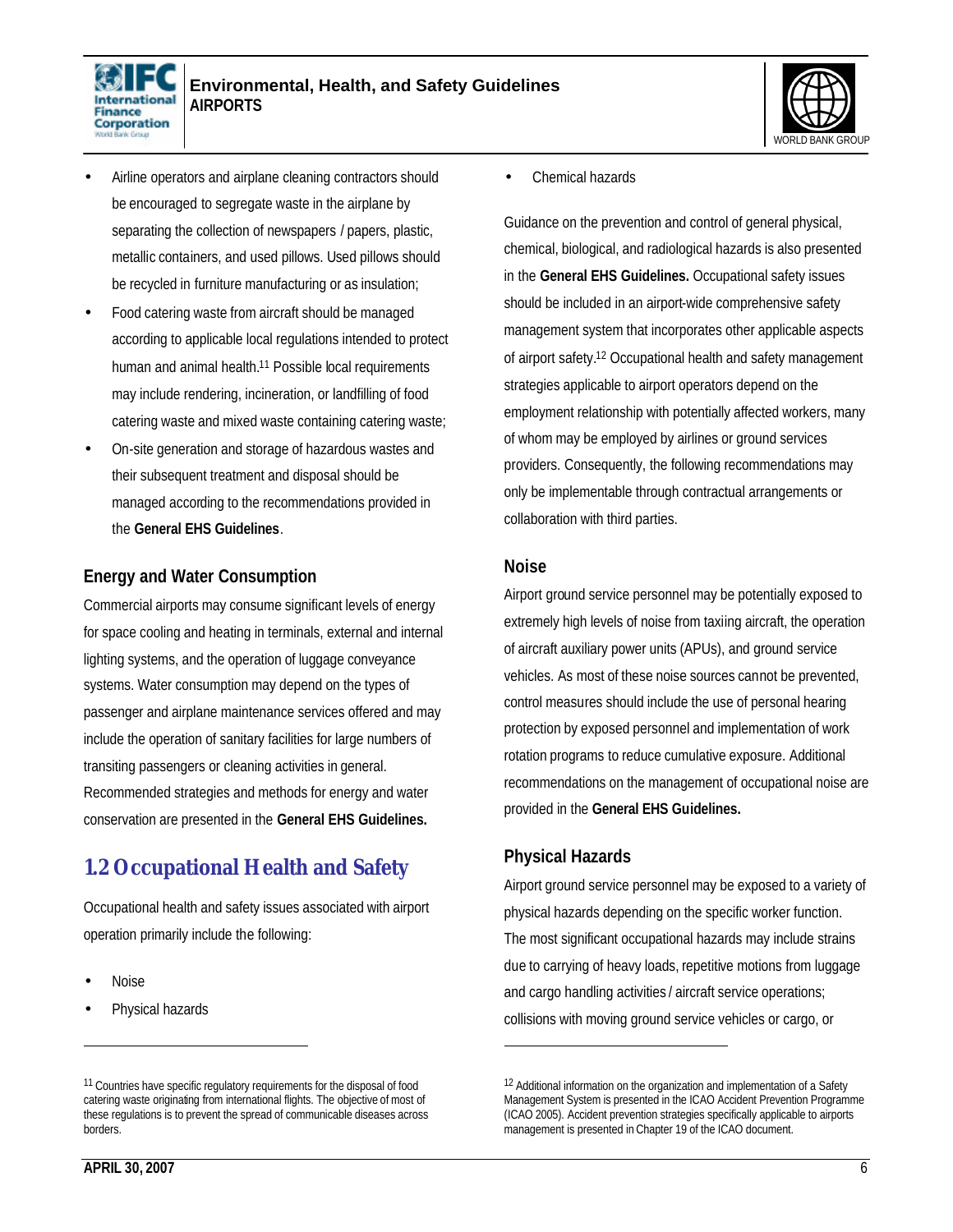



taxiing aircraft; and exposure to weather elements. Workers may also be exposed to jet engine hazards.

#### *Moving Equipment*

- Operators should provide safety signs and pavement markings for ground support vehicle circulation and parking areas in ramps, taxiways, and any other areas with a risk of collision between ground vehicles and aircraft. Delineated safety areas should include high risk locations such as jet engine suction areas to protect aircraft service workers;
- Operators should train and certify all workers with access to airfield operations. Workers involved in the operation of aircraft support equipment should be familiar with safety procedures applicable to ramp and taxiway traffic, including communications with the air control tower;
- Safety features of ground support vehicles should be maintained, including back-up alarms, moving part guards, and emergency stop switches.

#### *Strains*

- All workers involved in luggage and cargo handling, whether as a regular or incidental aspect of their work function, should be trained in the use of proper lifting, bending, and turning techniques to avoid back injury or extremities. Particular attention should be placed on the handling of luggage and cargo in airplane holds which often do not have adequate standing height (requiring special lifting or pushing techniques) and which may present tripping and slipping hazards. Workers should be provided with appropriate Personal Protective Equipment (PPE), such as knee pads when accessing cargo holds;
- Operators should evaluate the need to implement individual luggage weight restrictions in coordination with airlines, applying weight limits on individual luggage packages according to local regulations or, in their

absence, limiting the weight for individual luggage packages to 32 kilograms (70 pounds);<sup>13</sup>

- The frequency and duration of worker assignments to heavy lifting activities should be mitigated through rotations and rest periods;
- Operators should consider mechanizing cargo and luggage handling activities, such as the use of conveyors that extend into the cargo holds.

#### *Weather Elements*

• Operators should train workers on the prevention of heat and cold stress, including the identification of early symptoms, and management techniques (e.g. hydration, rest). Workers should be provided with the necessary clothing and fluids to prevent weather related stress and apply other relevant recommendations for working environment temperature as presented in the **General EHS Guidelines**.

#### **Chemical Hazards**

 $\overline{a}$ 

Ground service providers may be exposed to chemical hazards, especially if their work entails direct contact with fuels or other chemicals, such as those used in deicing and anti-icing. Work with fuels may present a risk of exposure to volatile organic compounds via inhalation or skin contact during normal use or in the case of spills. It may also present a less frequent risk of fire and explosions. Recommended measures to prevent, minimize, and control the risk of exposure to chemicals hazards is provided in the **General EHS Guidelines**. 14

<sup>13</sup> The International Air Transport Association (IATA) has established a weight limit of 32 kilograms (70 pounds) for an individual luggage package. <sup>14</sup> For further recommendations applicable to airports, refer to the ICAO Airport Services Manual (Doc 9137) and the **EHS Guidelines for Crude Oil and Petroleum Product Terminals**.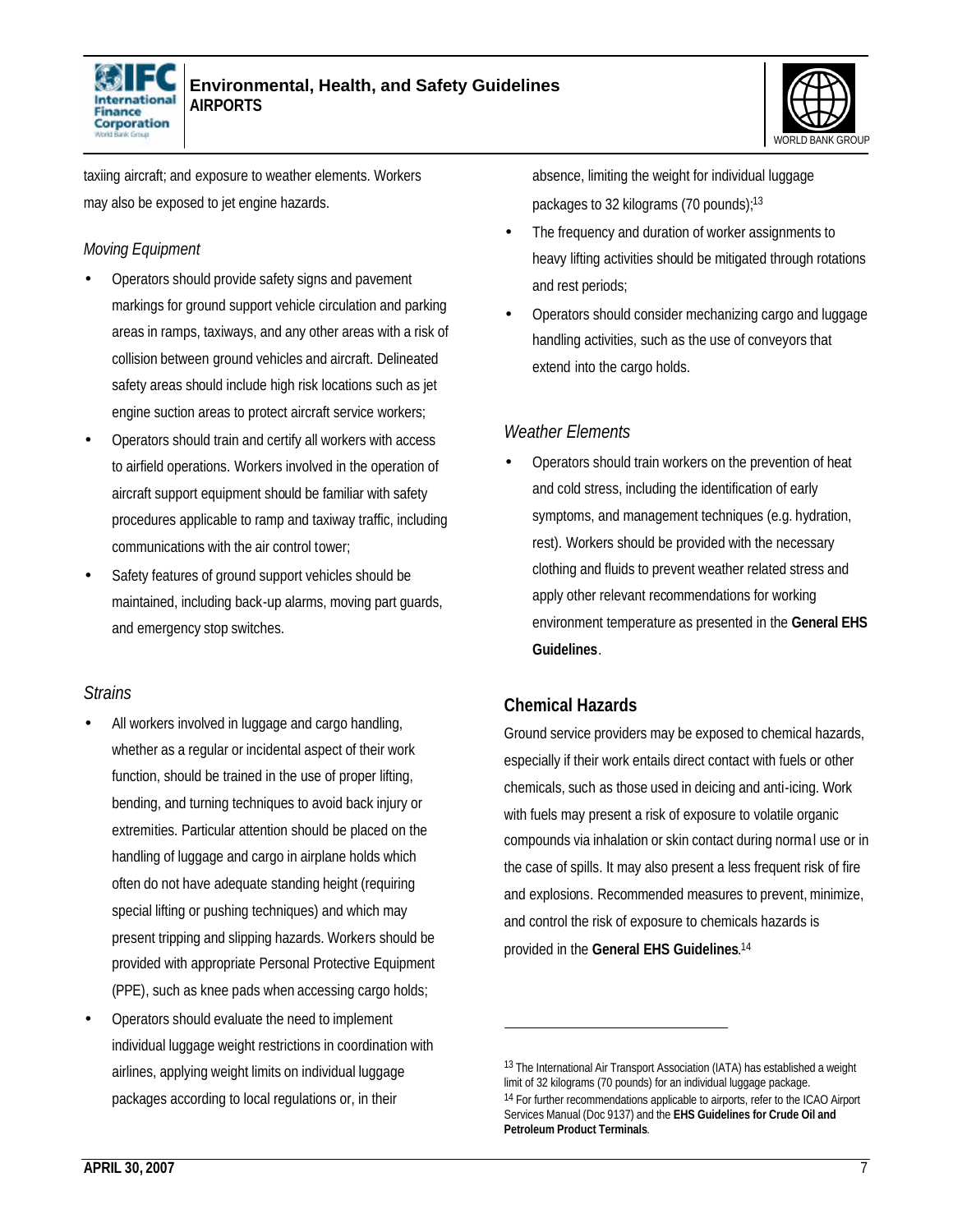



## **1.3 Community Health and Safety**

In addition to the environmental and occupational health and safety issues already presented in these guidelines, issues potentially affecting local communities include the highly infrequent, but potentially catastrophic, failure of aircraft during the landing and takeoff (LTO) cycle. Although possible causes of aircraft failures are numerous and complex, airport operators can help prevent those related to airport design and land use issues, specifically those that affect the presence of birds and other wildlife which can increase the likelihood of strikes by aircraft, and those related to the operational safety of aircraft during landing, takeoff, and ground operations, including adequate emergency response. These potential hazards can be managed through regular runway maintenance and monitoring to identify and remove non-permissible objects on the runways (e.g. metal or other parts that may have fallen fromother aircraft on the runway or during maintenance activities).

#### **Wildlife Strikes**

One of the most significant potential hazards at airports is the collision between aircraft and wildlife which may result in damage to the aircraft or even its structural failure (e.g. engine failure from suction of birds). Although wildlife strikes are most commonly associated with birds, mammals such as deer, coyotes, or stray dogs wandering the runways can be a significant hazard to aircraft operational safety. Recommended prevention and control strategies include:<sup>15</sup>

• Working with local authorities to prevent the establishment of wildlife attractants outside the airport property. Examples of wildlife attractants include waste disposal operations (including landfills), water management facilities (e.g. wastewater treatment facilities and retention ponds),

natural or artificial wetlands, agricultural activities (including livestock and aquaculture), and golf courses or other artificially landscaped areas;<sup>16</sup>

- Managing land use within the airport property confines to deter birds and other wildlife (e.g. avoiding use of vegetation, structural features or stormwater management structures that can act as habitats or nesting places for birds, or use of anti-perching devises to avoid nesting in existing structures);
- Applying zero tolerance for access to deer, livestock and other large mammals (e.g. by erecting fencing along the site perimeter);
- Applying wildlife repellent and harassment techniques if necessary, which may include the use of chemicals, audio techniques, or visual techniques to scare and repel wildlife;
- Applying wildlife removal techniques, if necessary, which may include capture or other means, and possible consideration of offsite wildlife compensation strategies;
- Developing a Wildlife Hazard Management Plan that integrates the above-referenced approaches.

#### **Operational Safety Management**

 $\overline{a}$ 

Airport operators have certain key responsibilities necessary for the safe operation of aircraft during the landing and takeoff cycle and during ground operations. Airport operations should therefore develop and implement a Safety Management System (SMS) able to effectively identify and correct unsafe conditions.<sup>17</sup> The SMS should include a comprehensive and

<sup>&</sup>lt;sup>15</sup> The following recommendations are largely based on a detailed description of wildlife management techniques presented by Cleary and Dolbeer (2005).

<sup>&</sup>lt;sup>16</sup> Additional information on recommended separation distances between airports perimeters and areas that attract wildlife is provided in Hazardous Wildlife Attractants on or Near Airports, Advisory Circular (150/5200-33A), United States Department of Transportation, Federal Aviation Administration (2004).

<sup>&</sup>lt;sup>17</sup> A detailed description of the recommended elements of an SMS, including the organizational structure, responsibilities, procedures, processes and provisions for the implementation of airport safety policies, are presented in the approach, organization, and oversight of Chapter 4 of the ICAO Accident Prevention Programme.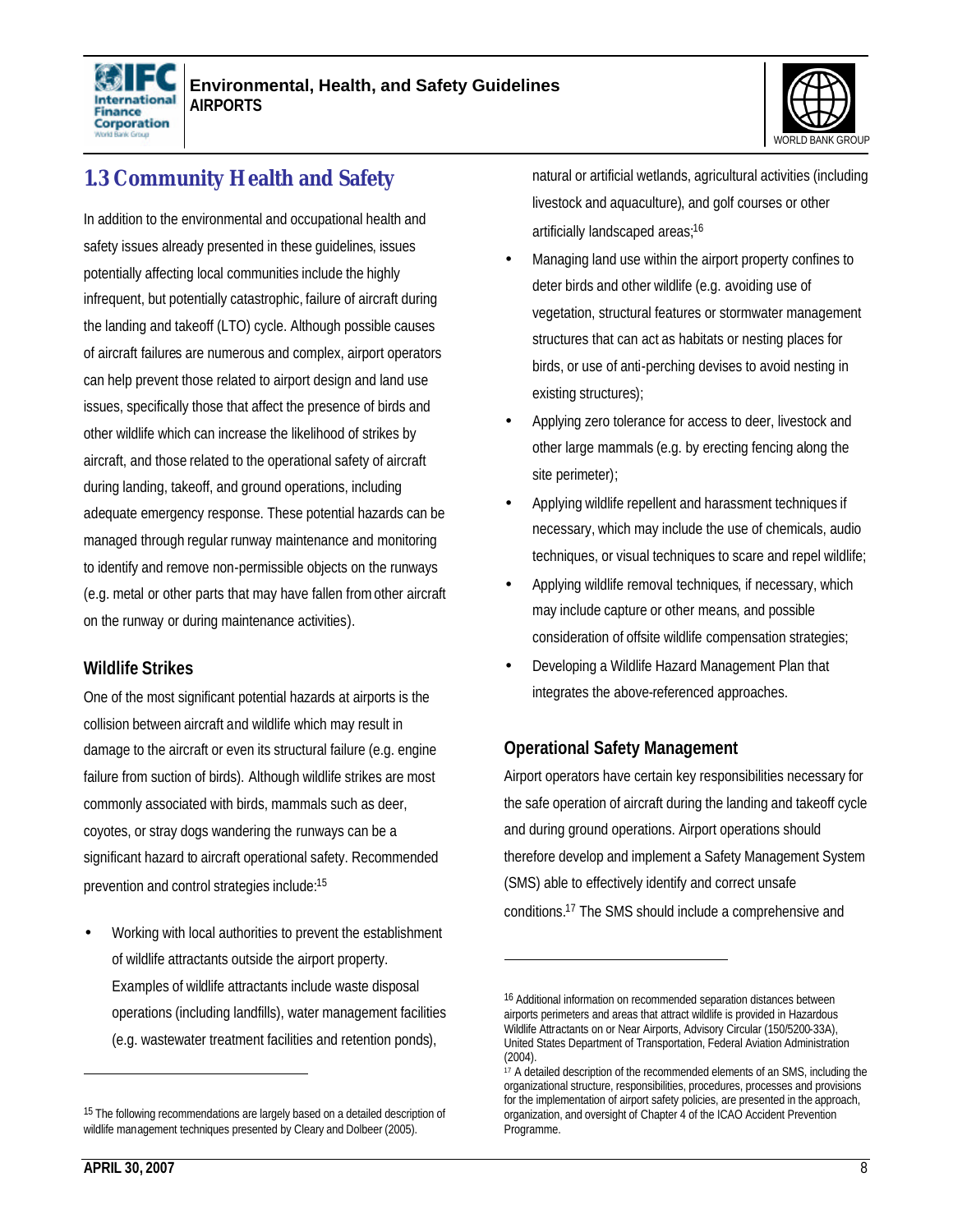



effective Accident Prevention Program.<sup>18</sup> Large airports should also consider appointing a dedicated Accident Prevention Adviser who should organize and lead a safety committee.<sup>19</sup> As required by international conventions applicable to civil aviation,20 airspace around airports should be kept free of obstacles, although the enforcement of this requirement may be the responsibility of local authorities. Airport operators should prepare necessary emergency preparedness and response plans that provide a coordinated response based on the required airport and community resources for the nature and severity of the emergency event.<sup>21</sup> The emergency plans should specifically address potentially catastrophic incidents such as aircraft crashes and fires, including a fire fighting plan and training program, applicable to airport and aircraft emergencies.

#### **Airport Security**

Airport operators may also have certain key responsibilities necessary for the safety of passengers against the consequences of unlawful acts. Airport operators should therefore prepare and implement a Security Plan consistent with internationally recognized standards and procedures,<sup>22</sup> collaborating with the competent public authorities as required to prevent, and respond to, security concerns.

<sup>21</sup> Additional information on the required elements of airport emergency response planning is provided in Chapter 19, ICAO Accident Prevention Programme and ICAO Airport Services Manual (Document 9137). <sup>22</sup> As noted in Annex 17 of ICAO and the Annex's Security Manual for

## **2.0 Performance Indicators and Monitoring**

#### **2.1 Environment**

#### **Emissions and Effluent Guidelines**

Airport operations should establish site-specific discharge levels based on the requirements of publicly-operated sewage collection and treatment systems or, if discharged directly to surface waters, on the receiving water use classification as described in the **General EHS Guidelines**. Guideline values for process emissions and effluents in this sector are indicative of good international industry practice as reflected in relevant standards of countries with recognized regulatory frameworks

Combustion source emissions guidelines associated with steam- and power-generation activities from sources with a capacity equal to or lower than 50 MWth are addressed in the **General EHS Guidelines** with larger power source emissions addressed in the **EHS Guidelines for Thermal Power**. Guidance on ambient considerations based on the total load of emissions is provided in the **General EHS Guidelines**.

#### **Environmental Monitoring**

Environmental monitoring programs for this sector should be implemented to address all activities that have been identified to have potentially significant impacts on the environment, during normal operations and upset conditions. Environmental monitoring activities should be based on direct or indirect indicators of emissions, effluents, resource use, and wildlife management strategies applicable to the particular project. Monitoring frequency should be sufficient to provide representative data for the parameter being monitored. Monitoring should be conducted by trained individuals following monitoring and record-keeping procedures and using properly calibrated and maintained equipment. Monitoring data should be analyzed and reviewed at regular intervals and compared with

<sup>18</sup> As noted in Chapter 13, ICAO Accident Prevention Programme document.

<sup>19</sup> As noted in Chapter 19, ICAO Accident Prevention Programme.

<sup>20</sup> Specifically, Annex 14, Volume 1 of the Convention on International Civil Aviation

Safeguarding Civil Aviation Against Acts of Unlawful Interference (Doc. 8973)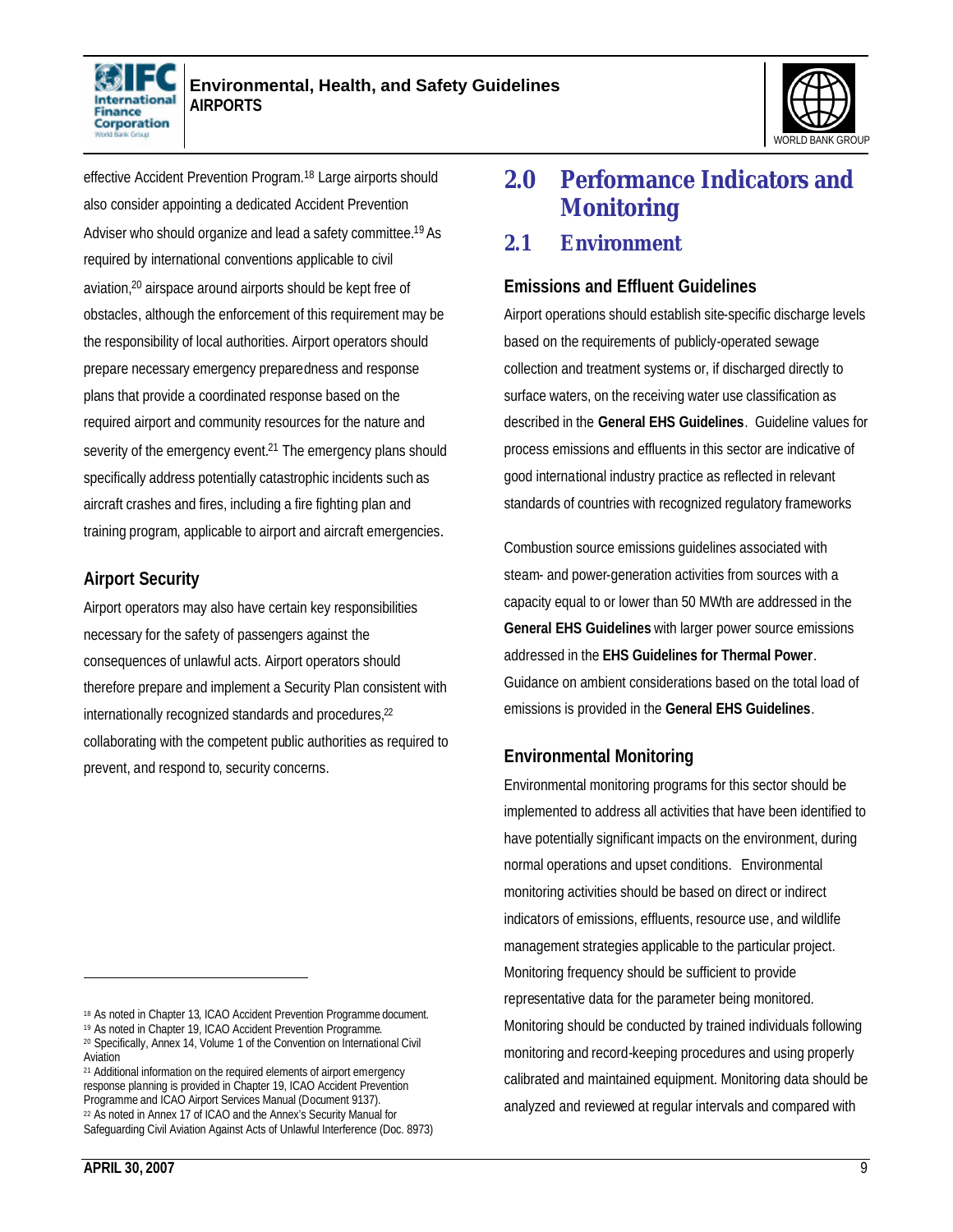



the operating standards so that any necessary corrective actions can be taken. Additional guidance on applicable sampling and analytical methods for emissions and effluents is provided in the **General EHS Guidelines**.

### **2.2 Occupational Health and Safety**

#### **Occupational Health and Safety Guidelines**

Occupational health and safety performance should be evaluated against internationally published exposure guidelines, of which examples include the Threshold Limit Value (TLV®) occupational exposure guidelines and Biological Exposure Indices (BEIs®) published by American Conference of Governmental Industrial Hygienists (ACGIH),23 the Pocket Guide to Chemical Hazards published by the United States National Institute for Occupational Health and Safety (NIOSH),<sup>24</sup> Permissible Exposure Limits (PELs) published by the Occupational Safety and Health Administration of the United States (OSHA),25 Indicative Occupational Exposure Limit Values published by European Union member states,26 or other similar sources.

#### **Accident and Fatality Rates**

Projects should try to reduce the number of accidents among project workers (whether directly employed or subcontracted) to a rate of zero, especially accidents that could result in lost work time, different levels of disability, or even fatalities. Facility rates may be benchmarked against the performance of facilities in this sector in developed countries through consultation with

published sources (e.g. US Bureau of Labor Statistics and UK Health and Safety Executive)<sup>27</sup>.

#### **Occupational Health and Safety Monitoring**

The working environment should be monitored for occupational hazards relevant to the specific project. Monitoring should be designed and implemented by accredited professionals<sup>28</sup> as part of an occupational health and safety monitoring program. Facilities should also maintain a record of occupational accidents and diseases and dangerous occurrences and accidents. Additional guidance on occupational health and safety monitoring programs is provided in the **General EHS Guidelines**.

 $\overline{a}$ 

<sup>&</sup>lt;sup>23</sup> Available at: http://www.acqih.org/TLV/ and http://www.acgih.org/store/

<sup>24</sup> Available at: http://www.cdc.gov/niosh/npg/

<sup>25</sup> Available at:

http://www.osha.gov/pls/oshaweb/owadisp.show\_document?p\_table=STANDAR DS&p\_id=9992

<sup>26</sup> Available at: http://europe.osha.eu.int/good\_practice/risks/ds/oel/

<sup>27</sup> Available at: http://www.bls.gov/iif/ and

http://www.hse.gov.uk/statistics/index.htm

<sup>28</sup> Accredited professionals may include Certified Industrial Hygienists, Registered Occupational Hygienists, or Certified Safety Professionals or their equivalent.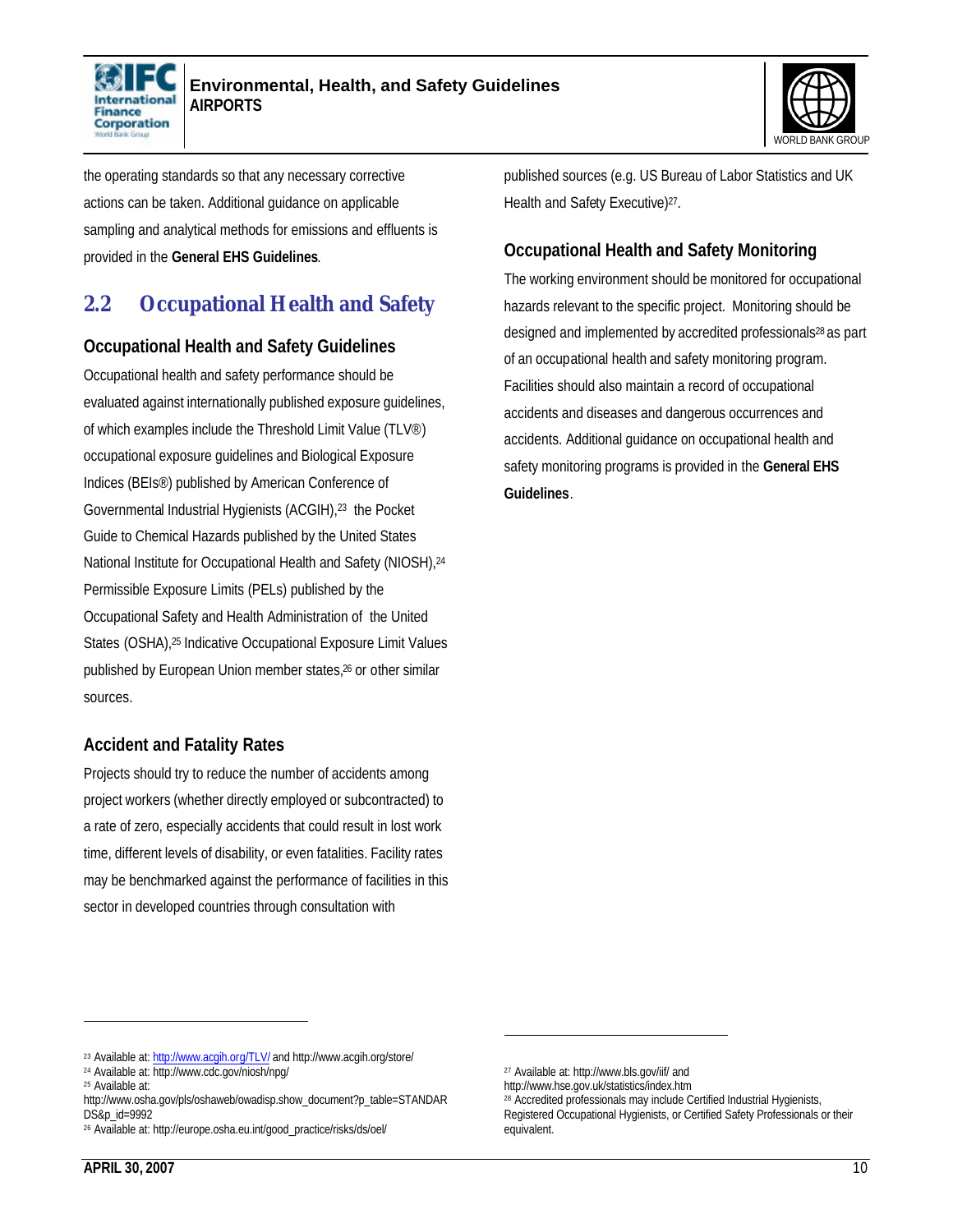



## **3.0 References and Additional Sources**

Civil Aviation Authority of New Zealand (CAA). 2000. Aircraft Icing Handbook. Lower Hutt, New Zealand: CAA. Available at http://www.caa.govt.nz/fulltext/safety\_booklets/aircraft\_icing\_handbook.pdf

Cleary, E. and Dolbeer, R. 2005. Wildlife Hazard Management at Airports – A Manual for Airport Personnel. United States Federal Aviation Administration (US FAA) and US Department of Agriculture. Washington DC: US Departments of Transportation and Agriculture.

European Civil Aviation Conference (ECAC). 1997. ECAC Doc. 29. Report on Standard Method of Computing Noise Contours around Civil Airports. Neuilly-Sur-Seine, France: ECAC.

European Union. 2002. Directive 2002/30/EC of the European Parliament and of the Council of 26 March 2002 on the establishment of rules and procedures with regard to the introduction of noise-related operating restrictions at Community airports.

European Union. 2002. Regulation (EC) No 1774/2002 of the European Parliament and of the Council of 3 October 2002 laying down health rules concerning animal by-products not intended for human consumption. Available at http://europa.eu/scadplus/leg/en/lvb/f81001.htm

German Airports Association. http://www.adv-net.org/eng/gfx/umwelt.php

Intergovernmental Panel on Climate Change (IPCC). 1999. Aviation and the Global Atmosphere. A Special Report of IPCC Working Groups I and III in collaboration with the Scientific Assessment Panel to the Montreal Protocol on Substances that Deplete the Ozone Layer. Cambridge, UK: Cambridge University Press. Available at http://www.grida.no/climate/ipcc/aviation/index.htm

International Air Transport Association (IATA). Night Flight Policy. Available at http://www.iata.org/whatwedo/environment

IATA. 2004. Environmental Review 2004. Available at http://www.iata.org/NR/ContentConnector/CS2000/Siteinterface/sites/whatwe do/file/IATA\_Environmental\_Review\_2004.pdf

International Civil Aviation Organization (ICAO). 2001. Aircraft Noise – Balanced Approach to Aircraft Noise Management. Montreal: ICAO. Available at http://www.icao.int/icao/en/env/noise.htm

ICAO. 2002. Airport Planning Manual, Part 2 — Land Use and Environmental Control (ICAO Document 9184). Montreal: ICAO.

ICAO. Assembly Resolution A33-7. Consolidated statement of continuing ICAO policies and practices related to environmental protection. Appendix C - Policies and programs based on a "balanced approach" to aircraft noise management; Appendix E - Local noise-related operating restrictions at airports, and; Appendix F - Land-use planning and management. Montreal: ICAO. Available at http://www.icao.int/icao/en/env/a33-7.htm

ICAO. 1993. Convention on International Civil Aviation Annexes 1 to 18 (Booklet on the Annexes to the Convention on International Civil Aviation). Montreal: ICAO.

ICAO. 2005. ICAO Accident Prevention Programme. Montreal: ICAO. Available at http://www.icao.int/icao/en/anb/aig/app\_20050907.pdf

ICAO. 1988. Recommended Method for Computing Noise Contours around Airports. ICAO Circular 205-AN/1/25. Montreal: ICAO.

Nordic Council of Ministers (Norden). 1993. Air Traffic Noise Calculation - Nordic Guidelines. Nord 1993:38. Copenhagen: Norden.

Swedish Civil Aviation Authority (Luftfartsstyrelsen). 2005. Störningsrapportering 1998 – 2004. Analys: Flygplatsrapportering. (Study on reported collisions, or reported incidents that could have led to collisions, involving aircraft on the ground and ground service vehicles on Swedish and US airports.) Stockholm: Luftfartsstyrelsen.

United Kingdom (UK) Parliamentary Office of Science and Technology. 2003. Postnote Number 197. Aircraft Noise. London: Parliamentary Office of Science and Technology. Available at http://www.parliament.uk/post/pn197.pdf

United States Environmental Protection Agency (US EPA). 2002. Managing Aircraft and Airfield Deicing Operations to Prevent Contamination of Drinking Water. EP 2.2:816-R-99-016. Washington DC: US EPA.

United States Department of Transportation, Federal Aviation Administration (US FAA). 2003. Operational Safety during Construction at Airports. Advisory Circular (150/5370-2E). Washington DC: US FAA.

US FAA. 2004. Hazardous Wildlife Attractants On or Near Airports. Advisory Circular (AC 150/5200-33A). Washington DC: US FAA.